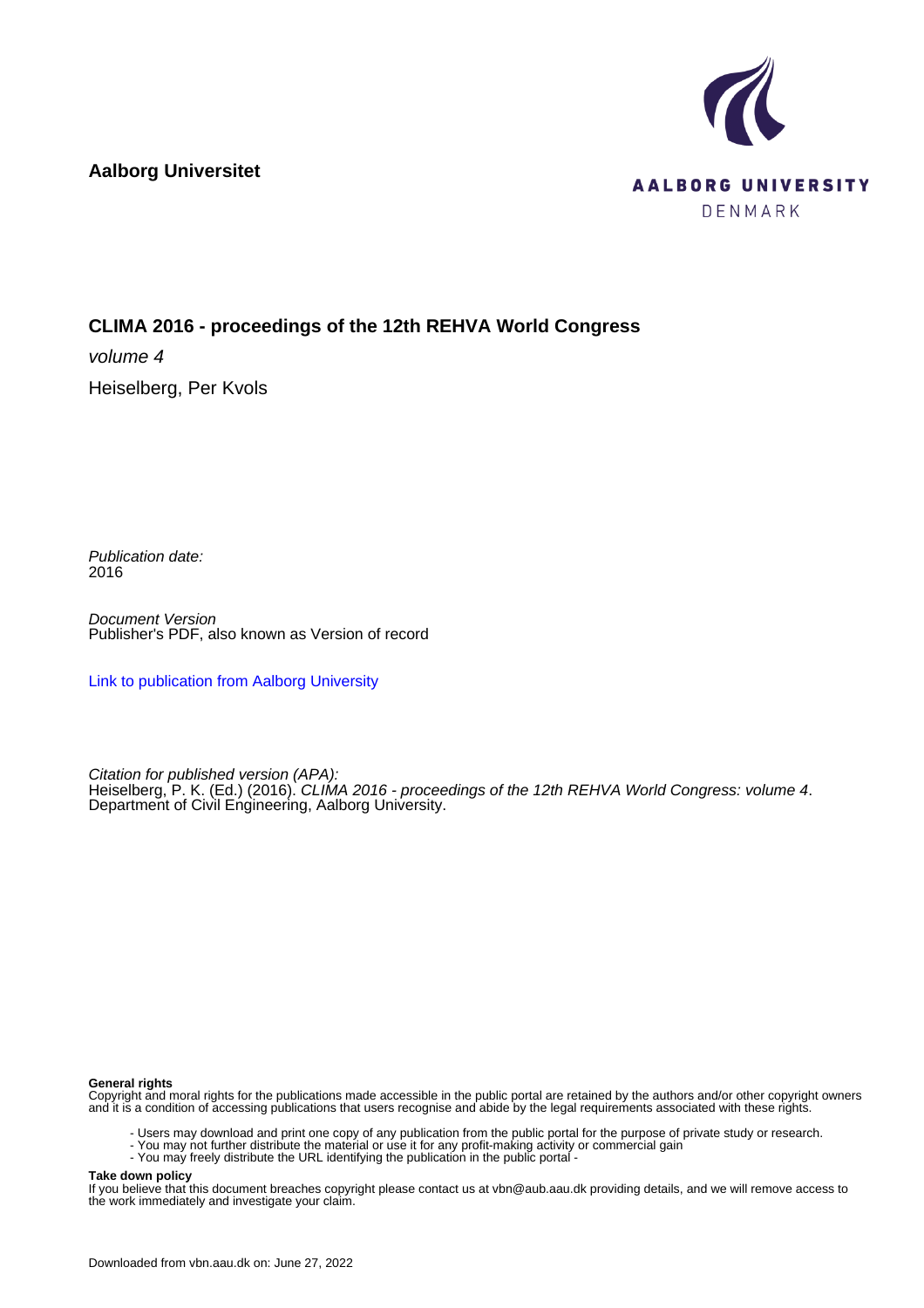## **Zero Village Bergen: Mismatch Between Aggregated PV Generation and Electric Load in a New Zero Emissions Neighbourhood in Nordic Climate**

Igor Sartori<sup>1</sup>, Stanislas Merlet<sup>2</sup>, Karen B. Lindberg<sup>3</sup>

*1 SINTEF Building and Infrastructure, P.O. Box 124 Blindern, 0314 Oslo, Norway* [igor.sartori@sintef.no](mailto:igor.sartori@sintef.no) *2 Multiconsult, P.O. Box 265 Skøyen 0213 Oslo, Norway* [stanislas.merlet@multiconsult.no](mailto:stanislas.merlet@multiconsult.no) *3 NTNU Norwegian University of Science and Technology, 7491 Trondheim, Norway* [karen.lindberg@ntnu.no](mailto:karen.lindberg@ntnu.no)

#### **Abstract**

*The Zero Village Bergen is a pilot project in Norway with a total floor area of ca. 92 000 m2 , mainly residential buildings, and being planned with the goal to reach a Zero Emission Building (ZEB) target for the entire neighbourhood on an annual basis. Buildings' energy efficiency and the use of PV on the building roofs are the two measures considered so far. This paper analyses the mismatch between the aggregated electric load and the PV generation. Calculations of the thermal load are also presented and the mismatch is assessed in parallel with assessing the overall goal to achieve the ZEB target on the total energy use. The electric load simulations consider stochastics user profiles, and a sensitivity analysis is performed on all simulations: thermal load, electric load, and PV generation. The results show that while the annual PV generation struggles to cover the annual electric load, the peak power due to the PV generation is 4 times higher than the peak electric load. The mismatch analysis offers useful insights for the next step in the design phase, namely the decision to implement either an all-electric solution with heat pumps in the buildings or a local district heating system with biomass based cogeneration.* 

#### *Keywords - zero emissions, neighbourhood, mismatch.*

### **1. Introduction**

A new settlement is planned nearby Bergen, Norway, with the goal to reach a Zero Emission Building (ZEB) target for the entire neighbourhood on an annual basis, considering the total energy demand of the buildings: heating, cooling, hot water, ventilation, auxiliaries, lighting and plug loads. The Zero Village Bergen is a pilot project of the Norwegian research centre on Zero Emission Buildings.

The Zero Village Bergen consists of a total floor area of ca.  $92\ 000 \text{ m}^2$ , with more than 700 dwellings divided between terraced houses (68% of total floor area) and apartment blocks (25%) and some area dedicated to non-residential purposes such as offices, shops, and a kindergarten (7%).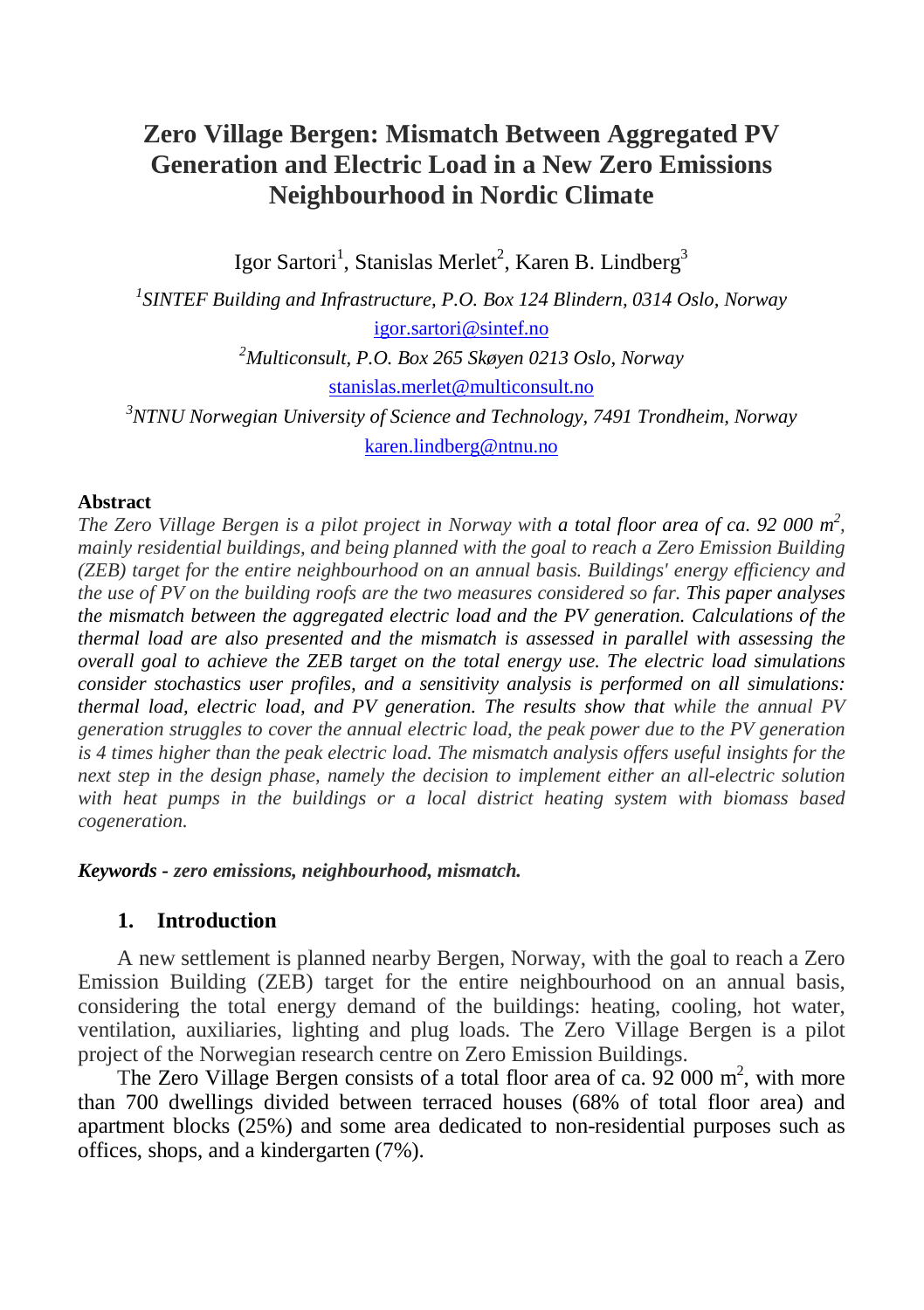The project is currently in the planning phase and the strategy for achieving the ZEB goal is based on three steps: first, minimize energy demand through energy efficiency of the buildings; second, maximize PV generation on the buildings' footprint; and third, consider additional measures onsite and nearby (e.g. local heating system with biomass based cogeneration). At the current stage the project has reached the evaluation of step two, and the results are presented in this paper.

[Fig. 1](#page-2-0) shows an image of the site with the different anticipated construction stages (left), and the 3D modelling of the PV system integrated on the buildings (right).



Fig. 1 Overview of the Zero Village Bergen development with construction stages *(left, source: Snøhetta)* and example of a 3D PV system modelling with shading effect *(right, source: PVsyst)*.

<span id="page-2-0"></span>The main purpose of this paper is to analyse the mismatch between onsite load and PV generation. At this stage – step two – only the *electric specific load* is considered (i.e. ventilation fans, auxiliaries, lighting, plug loads and also cooling in the nonresidential buildings) since it is not yet decided whether the *thermal load* (heating and hot water) will be covered by electric solutions, i.e. heat pumps, or other thermal carriers, such as a local district heating system.

PV onsite generation and loads have a temporal mismatch both at a seasonal level and at an hourly level. This mismatch may be considerable; especially in residential buildings since the peak demand is usually in the evening while PV generation peaks in the central hours of the day. Furthermore, the aggregation of several hundreds of household loads is characterized by a certain coincidence factor (often around 0.6), while the PV systems would peak their generation at approximately the same time due to the geographical proximity (meaning a coincidence factor of around 1.0), thus exacerbating the mismatch between aggregated load and aggregated PV generation. The result is an aggregated peak of electricity exported to the distribution grid, which in case of an existing grid might challenge its limits [\[1\]](#page-10-0) or cause curtailment of the PV generation [\[2\].](#page-10-1) In the case of having to build a new power grid extension, as for the Zero Village Bergen, it might otherwise be that the grid's dimensioning should be based on the local peak supply (from the PV) rather than the local peak load.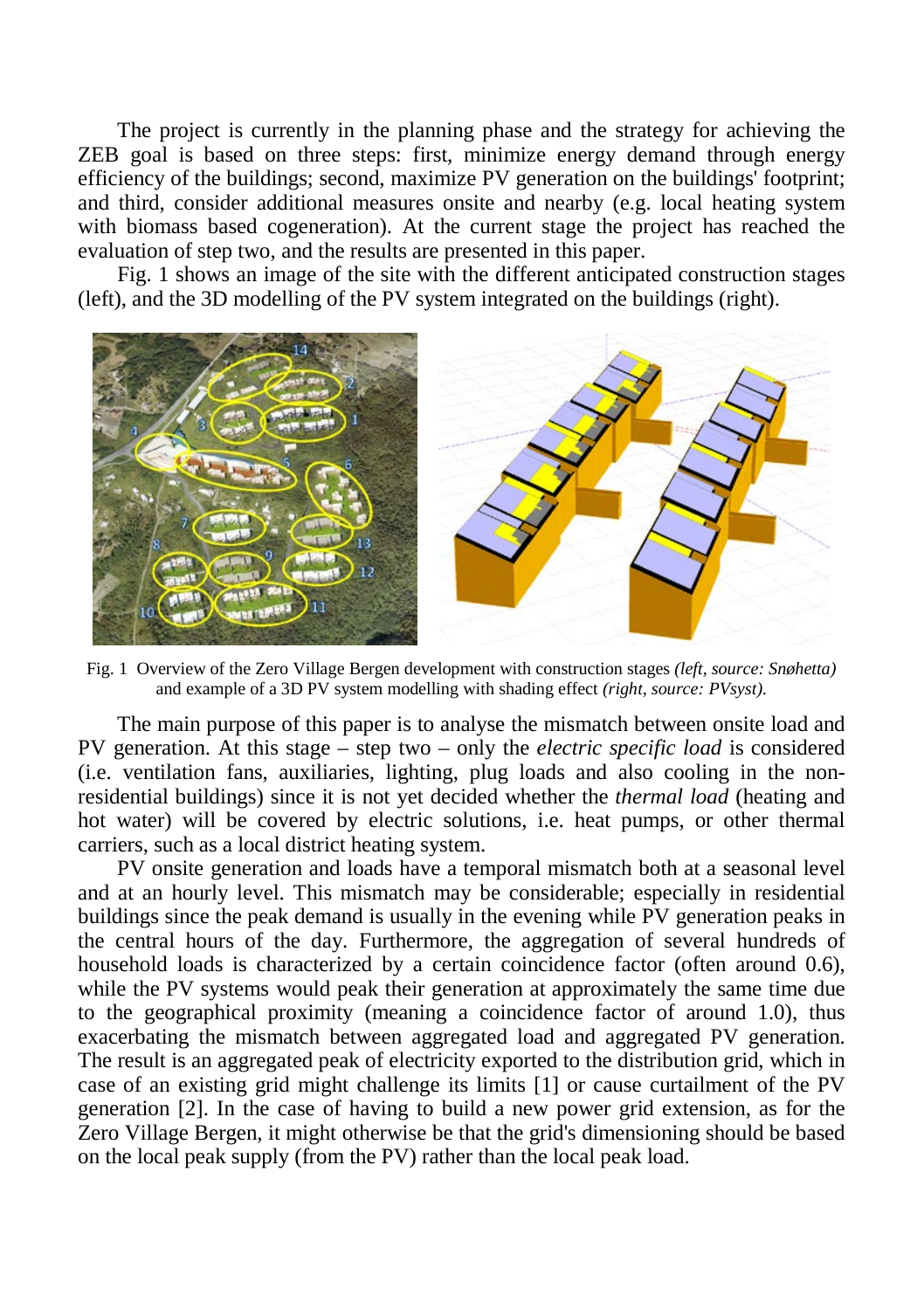#### **2. Methods**

The primary focus of this paper is on the mismatch between the aggregated electric load and the PV generation. However, calculations of the thermal load are also presented in order to assess the mismatch in parallel with the overall goal of achieving the ZEB target on the total energy use. For further details on the project reference is made to [\[3\].](#page-10-2) Both load and generation profiles are presented as hourly averages and are based on the same weather data file in order to guarantee consistency when addressing the mismatch between the two.

## **Aggregated Building Loads**

For residential buildings, stochastic lighting and plug loads hourly profiles are obtained from a Time of Use Data (TUD) methodology [\[4\].](#page-10-3) The model considers various appliances, with respective probability of ownership in Norwegian households, and generates stochastic profiles for single households of different sizes from 1 to 5 or more persons per household. As the profiles are calibrated against the best available measurements from various sources, they are assumed to be statistically representative for Norwegian households. Hundreds of stochastic profiles have been generated for each household size and then a weighted average has been calculated considering the national average household size of 2.2 persons per household.

The model generates data on a 1-minute resolution, though the data used in this analysis have an hourly resolution. The reason for it is pragmatic: hourly profiles can be used as input to the thermal modelling of the buildings, for which purpose hourly resolution data are accurate enough due to the inertia of thermal phenomena involved. Nevertheless, the differences between hourly and minute resolution may be significant in terms of peak power. This has been considered when performing the sensitivity analysis.

Electric consumption by the ventilation fans completes the electric load profile of residential buildings. This means simply adding a constant value because the ventilation system in the buildings is a Constant Air Volume (CAV).

For the non-residential buildings the energy demand is calculated directly from real measurements of similar buildings. The hourly electric load is calculated for a typical climatic year based on a methodology presented i[n \[5\].](#page-10-4)

The aggregated load is thus calculated by multiplication by the floor area of the buildings. Figure 2 shows the aggregated electric load for the entire Zero Village Bergen in a typical week in winter and in summer. Note that in summer both the energy use and the duration of power peaks are reduced, but the magnitude of the power peaks is nearly the same as in winter.

The thermal load of residential buildings is calculated by dynamic building energy performance simulations (using the software IDA ICE). Two types of buildings have been simulated: a terraced house and an apartment block. Both buildings have envelope properties that qualify them as passive house buildings according to the Norwegian standard [\[6\].](#page-10-5) This includes a balanced CAV ventilation system with heat recovery.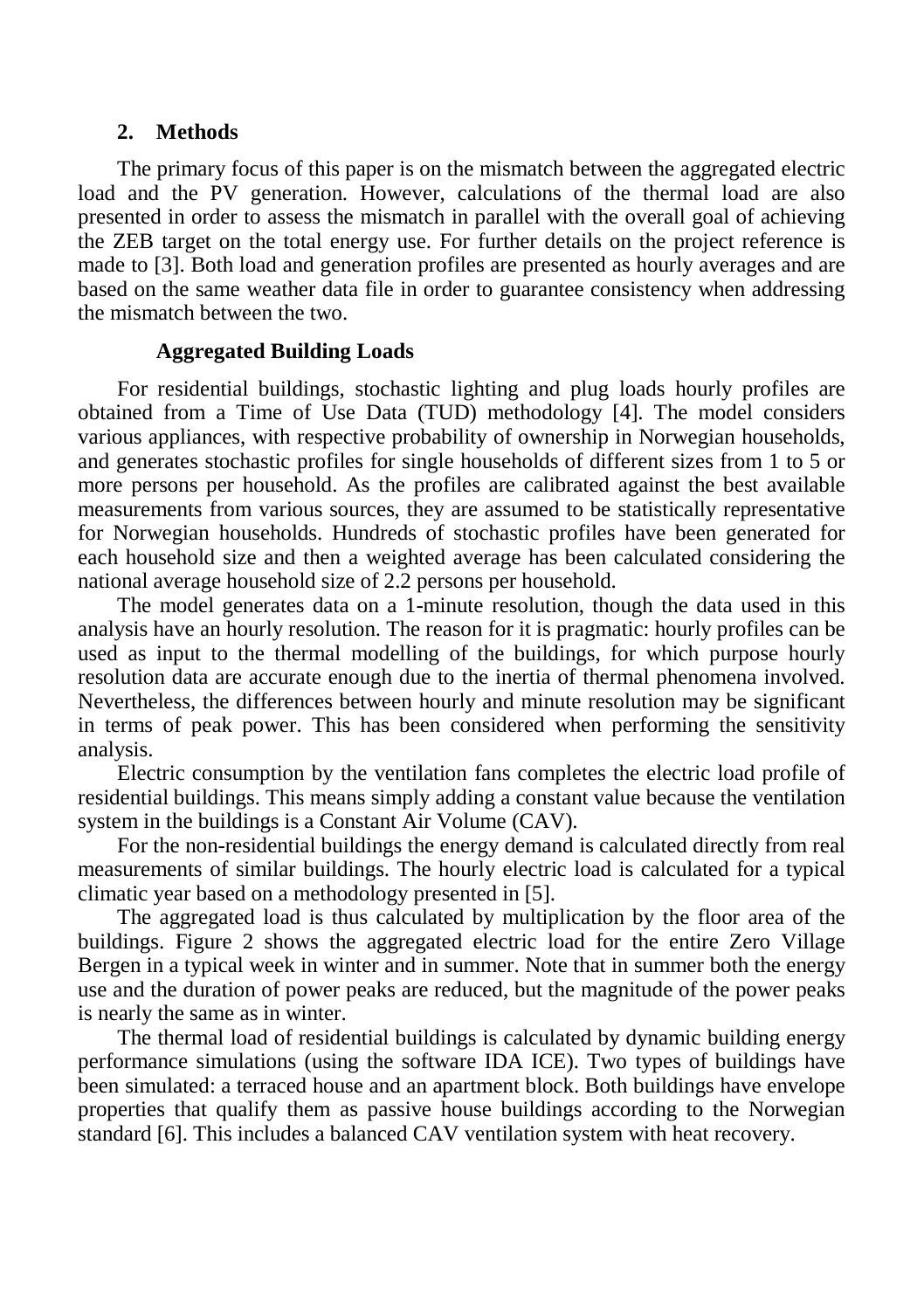In very well insulated buildings the space heating need is so low that it is lower than the Domestic Hot Water (DHW) need. A passive house has by definition a heating need < 15 (kWh/m<sup>2</sup>y) while the DHW need used in this study is ca. 24 (kWh/m<sup>2</sup>y). This is obtained by assuming as input the physical quantity of an average hot water flow of 0.41 ( $m^3/m^2y$ ), as it results from a large survey of approximately 1300 dwellings in Sweden [\[7\].](#page-10-6) Additionally, distribution losses have been considered based on reference values from the TABULA project [\[8\],](#page-10-7) thus increasing the DHW energy demand to ca. 25-27 (kWh/m<sup>2</sup>y) depending on the building type, see [Table 1.](#page-6-0)



Fig. 2 Typical weekly profiles for the aggregated electric load in winter (blue) and summer (red).

In highly insulated buildings the significance of internal gains, such as from lighting and plug loads, is higher than in conventional buildings. In order to consider this effect, instead of just applying normative tabulated values for both quantity and timing of the internal gains, the aggregated electric load profiles for lighting and plug loads are normalized per square metre of floor area and used as input in the calculation of the thermal load.

For the non-residential buildings, the energy demand is calculated directly from real measurements of similar buildings. The methodology for data collection from monitored buildings and further adjustments, e.g. normalization to a typical climatic year and differentiation between conventional and very energy efficient (passive house) buildings, was developed in [\[9\].](#page-10-8) The values presented here are representative averages of very energy efficient buildings, equivalent to passive house buildings.

## **Aggregated PV Generation**

PV generation profiles are obtained using state of the art software (PVsyst) considering the variety of roof orientations and shading effects from a 3D modelling, as shown in [Fig. 1.](#page-2-0)

The available roof area is calculated based on the footprint floor area of the buildings given by the architect, knowing that the roof tilt will be 19°. Considering that the PV is building integrated a high cover ratio of 95% is considered, giving a total PV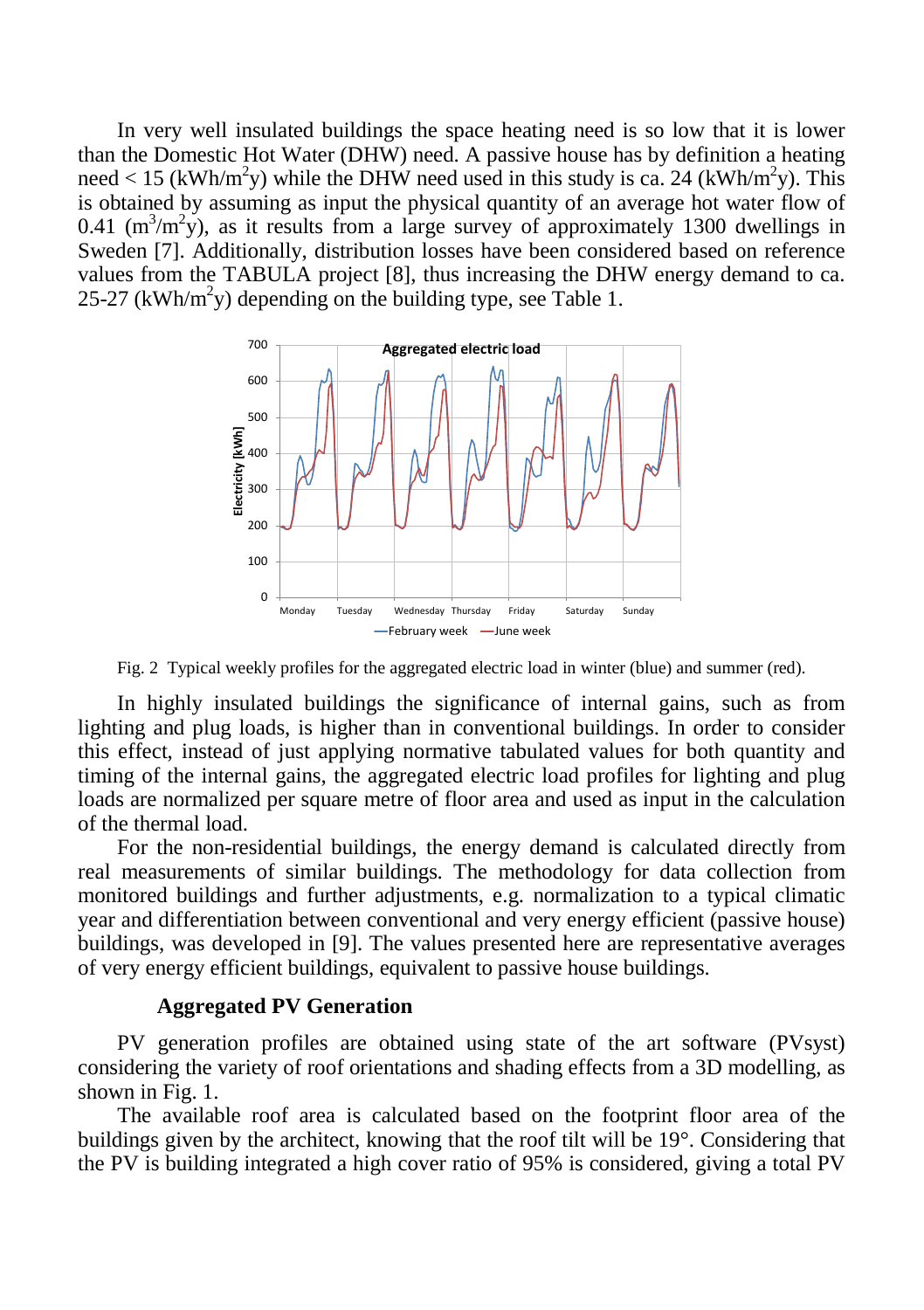area of 22 045 m<sup>2</sup> distributed over six different orientations  $(-29^\circ, -40^\circ, -45^\circ, -48^\circ, -53^\circ)$ and -60°) all in the South-East range. These orientations are not optimal for the PV system but are dictated by the site's orography and other specific planning constraints including minimization of noise level in outdoor spaces caused by the local airport situated on the North-West of the development site. Simulations are made for a PV monocrystalline silicon module with a rated power of 300 Wp and an efficiency of 18.3% (183 Wp/m² of PV area). In the simulations diverse types of optical and electrical losses were considered, including snow losse[s \[3\].](#page-10-2)

Solar radiation data of good quality is limited in Norway. There are few meteorological stations for which the quality of the measured solar radiation has been cross-checked by ground measurements; one must therefore largely rely on satellite data. Six different datasets have been considered in this study: Nasa-SSE, PVGIS Classic, S@tel-Light, the Geophysical Institute of the University of Bergen, and two from Meteonorm. The Meteonorm datasets from the weather station Bergen/Florida, operated by the Norwegian Meteorological Institute is considered the most relevant dataset for this study.



Fig. 3 Aggregated PV generation, months of December (blue) and May (orange).

<span id="page-5-0"></span>The total estimated installed power is 4.037 MWp, which produces 2.941 GWh/year. [Fig. 3](#page-5-0) shows the aggregated PV generation for December and May, the two months with the highest and lowest production, respectively. The fact that the production is better in May than in June or July is mainly due to lower air temperatures that grant the PV modules lower temperature related losses.

### **Sensitivity analysis**

The aim of the sensitivity analysis is to gain a sense of the magnitude by which the results may change, in terms of both energy demand and peak power, depending on the possible changes in some key inputs and parameters. The effect of every single variation is evaluated in itself and no cumulative effect is considered since it is not possible to say a priori how they correlate. In other words, if variation A gives an effect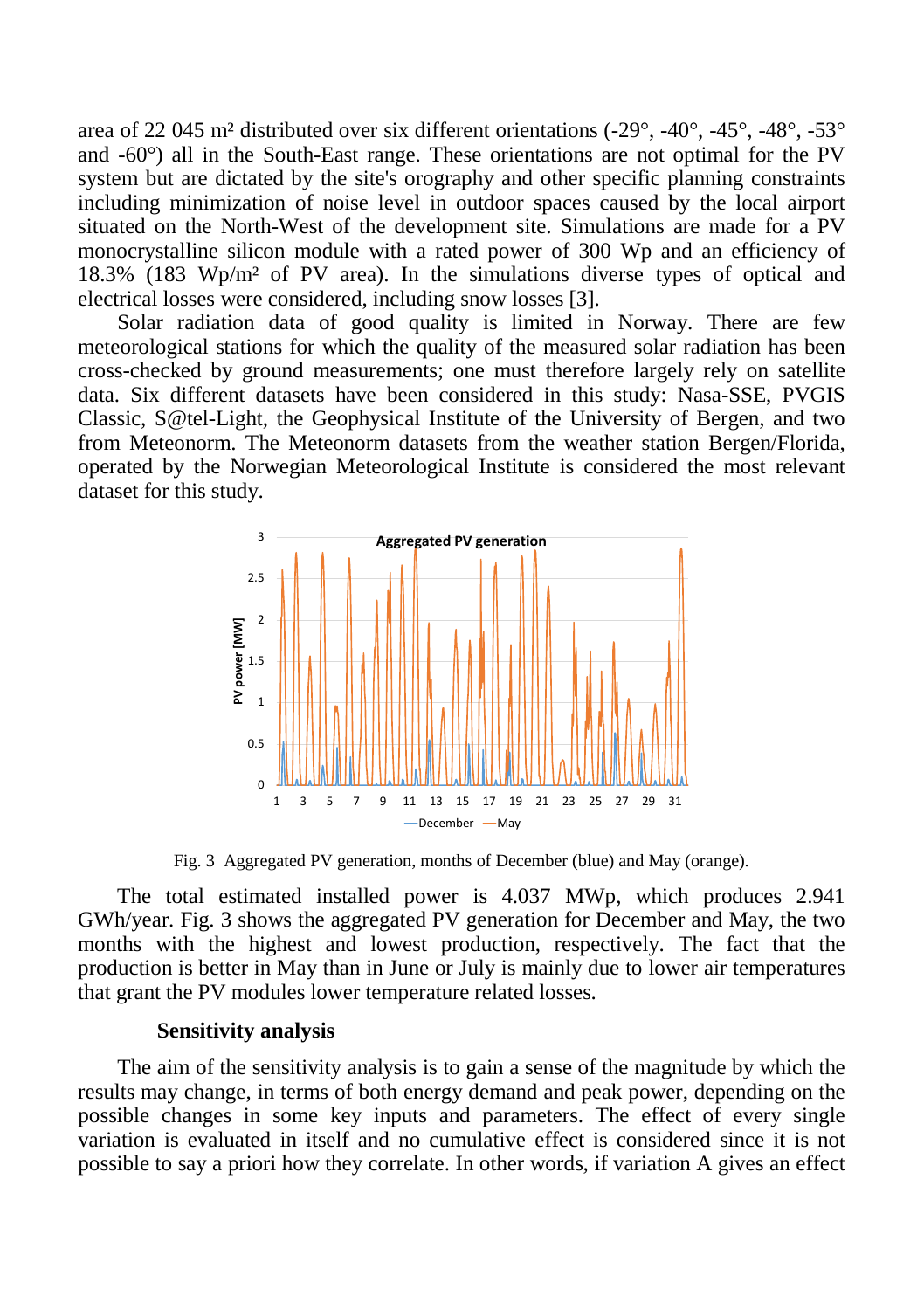of  $+3\%$  and variation B also gives an effect of  $+3\%$ , we cannot conclude that the combined effect of  $A+B$  will be +6%. Likewise, if the variation B had an effect of -3% we could not conclude that A and B neutralize each other giving a net zero effect. We simply do not know how these variations correlate to each other in a complex system where the variables influence one another. The results of the sensitivity analysis are presented together with the main results in the next chapter.

For the residential buildings, different boundary conditions and data sources were considered as alternative input and parameter values. For the electric load we considered: the use of tabulated values for lighting and plug loads as from the Norwegian standard [\[6\],](#page-10-5) the use of better and worse efficiencies for the ventilation fans, the use of 1-minute resolutions data (instead of hourly resolution), and the effect of induction cookers (not considered in the original study [\[2\]\)](#page-10-9). For the thermal load we considered: using the tabulate value for DHW as from the Norwegian standard [\[6\],](#page-10-5) the use of different weather files, higher indoor temperature, the use of better and worse efficiencies for the ventilation heat recovery, the use of night setback, internal partitions with less thermal mass (in floors, ceilings and internal walls).

For the non-residential buildings, we considered a possible variation of  $\pm$  50% on the hourly values, while keeping the same temporal profile. The reason is that though the values come from real measurements of dozens of buildings per each building type, the spread around the average is generally rather high and the small amount of nonresidential floor area in the Zero Village Bergen is by no means guaranteed to behave as the average of a much larger sample.

For the PV generation, different boundary conditions and data sources were considered as alternative input and parameter values: different meteorological datasets, different roof area availability, and different PV system efficiencies.

## **3. Results**

<span id="page-6-0"></span>The results of the building simulations for the two types of residential buildings are reported in [Table 1,](#page-6-0) showing the energy intensity  $(kWh/m<sup>2</sup>)$  for all the energy services.

| Energy service<br>$[kWh/m^2y]$ | Heating DHW |      | Fans and $\vert$ ,<br>pumps | Lighting $\begin{bmatrix} \Gamma^{I} \end{bmatrix}$ | Plug<br>loads | Total |
|--------------------------------|-------------|------|-----------------------------|-----------------------------------------------------|---------------|-------|
| Terraced house                 | 11.8        | 24.8 | 3.6                         | 7.6                                                 | 18.5          | 66.3  |
| Apartment block                | 10.2        | 26.8 |                             |                                                     | 18.6          | 67.5  |

Table 1 Results of the building energy performance simulations.

The aggregated results for the whole Zero Village Bergen are summarized in [Table](#page-7-0)  [2,](#page-7-0) showing the total thermal load, the total electric load and the total PV generation, all three accompanied by the variation range resulting from the sensitivity analysis. At aggregated level the Zero Village Bergen has a total thermal need of 3.3 (GWh/y) with a peak load of 1.3 (MW), and an electric need of 3.3 (GWh/y) with a peak load of 0.7 (MW). The PV system generates in total 2.9 (GWh/y) with a generation peak of 2.9 (MW).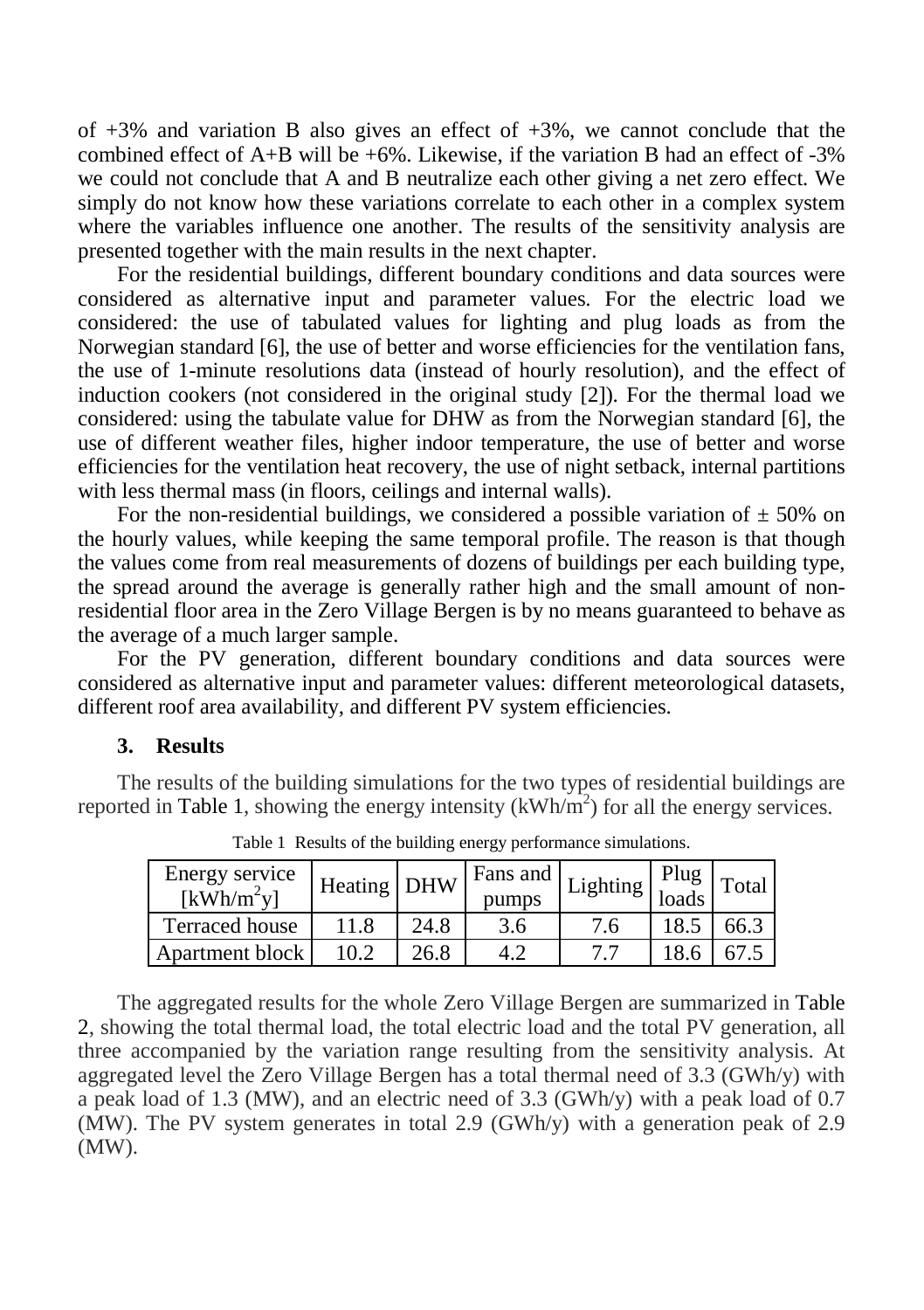Concerning the energy needs, for the thermal load, the high end of the sensitivity analysis is marked by the increased indoor temperature  $(+30\% \text{ at } 24\degree \text{C}$  instead of  $21^{\circ}$ C), while the bottom is marked by a better ventilation heat recovery efficiency (-1%) at 90% efficiency instead of 80%). For the electric load, the symmetric range is the effect of the uncertainty considered for the non-residential buildings. For the PV generation, the symmetric range is the effect of the uncertainty on the available roof area (where the plus side considers an extension on the car ports).

<span id="page-7-0"></span>

|               | Energy demand [MWh/y]          | Peak Power* [MW]      |  |  |  |
|---------------|--------------------------------|-----------------------|--|--|--|
| Thermal load  | $3283$ $(-1\% +30\%)$          | 1.3 $(-11\% + 53\%)$  |  |  |  |
| Electric load | 3 257 $(\pm 10\%)$             | $0.7$ ( $-5\%$ +12\%) |  |  |  |
| PV generation | $2941 \left( \pm 15\% \right)$ | 2.9 $(\pm 15\%)$      |  |  |  |
| .             |                                |                       |  |  |  |

Table 2 Summary of results with sensitivity analysis.

\* Hourly average, without food storage in shop area.

Concerning the peak power, for the thermal load the high end of the sensitivity analysis is marked by the night setback  $(+53\%$  at  $2^{\circ}$ C setback delta), while the bottom is marked by a different climate file (-11% with IWEC instead of Meteonorm). For the electric load the high end of the sensitivity analysis is marked by the 1-minute resolution data with consideration of induction cookers (+12%), while the bottom is the effect of the uncertainty considered for the non-residential buildings (-5%). For the PV generation the symmetric range is again the effect of the uncertainty on the available roof area.



<span id="page-7-1"></span>Fig. 4 Aggregated energy balance *(left)* and peak power *(right)* showing the thermal and electric loads and the PV generation, with min-max markers from sensitivity analysis.

The results are shown graphically in [Fig. 4,](#page-7-1) offering at a glance the powerful visual impression that while the PV generation struggles to cover just the electric load, the peak power due to the PV generation is by far higher than the peak electric load, and even higher than both thermal and peak electric loads together.

Since it is not yet decided which energy carrier will be used in the Zero Village Bergen to cover the thermal load, it makes sense for the time being analysing the mismatch between the electric specific load and the PV generation. The two can be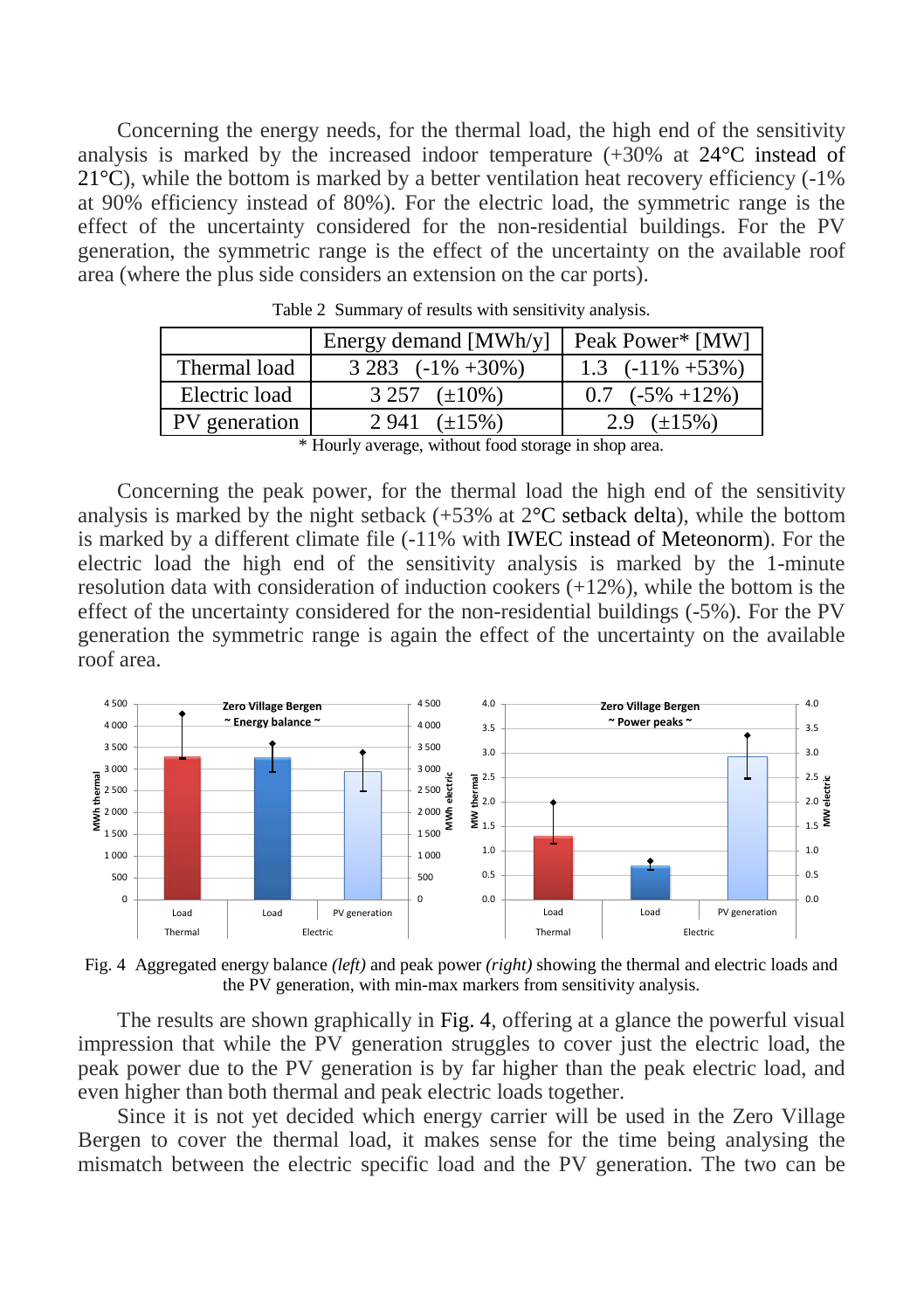plotted in the same graphs, as in [Fig. 5,](#page-8-0) thus showing the net delivered electricity to the Zero Village Bergen. In this case negative values mean net export to the grid. Here the mismatch between electric load and PV generation is evident: there is a large export to the grid in all seasons but winter while there is still a net import (in the evenings) throughout the whole summer.



Fig. 5 Net delivered electricity hourly profile (red) and duration curve (blue).

<span id="page-8-0"></span>[Table 3](#page-8-1) summarizes the mismatch numerically, using the indicators suggested in [\[10\].](#page-10-10) The coverage factor is 90% while the self-generation calculated on an hourly basis is 32%, meaning that 32% of the load is directly covered by the PV generation and the rest is taken from the grid. The self-consumption, on the other hand, is 36% meaning that 36% of all PV generation is instantaneously matched by the electric load and the rest is exported to the grid.

<span id="page-8-1"></span>

| <b>Coverage</b> | Self-      | Self-       | ЭM              | GМ            |
|-----------------|------------|-------------|-----------------|---------------|
|                 | generation | consumption | generation/load | export/import |
| 90 %            | 32 %       | 36 %        |                 |               |

Table 3 Summary of electric load and PV generation mismatch.

The Generation Multiple (GM) tells what the required grid connection capacity is due to the PV system compared to what it would be due to the load alone. The GM calculated as the ratio between peak generation and peak load is 4.3; this is the worst case since it does not consider the instantaneous match between the two quantities. Calculating the GM as the ratio of peak export over peak import gives a value of 3.7. Either way, the requirement for dimensioning the grid connection capacity is about four times higher with the PV system than it would be without.

## **4. Discussion and Conclusions**

The heating system for the Zero Village Bergen is not yet decided. Namely, the two most probable options on the design table are either an all-electric solution with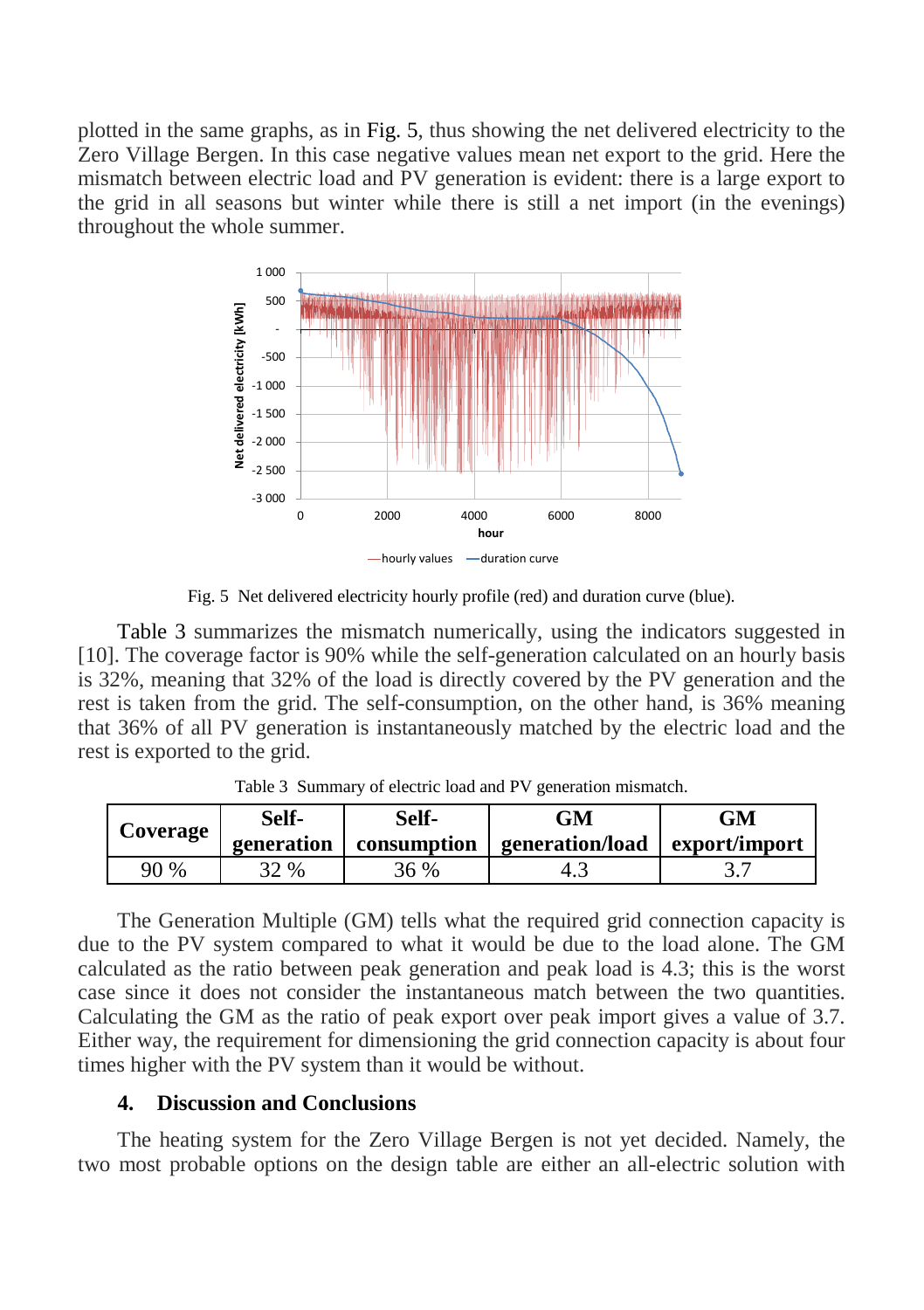heat pumps in the buildings, or a local district heating system since a city district heating is not available in the area. The analysis of the mismatch between loads and PV generation offers useful insights for the next step in the design phase.

The first reflection goes to the energy balance and the feasibility of achieving the ZEB goal in the Zero Village Bergen. First of all, it shall be noticed that the goal of balancing the entire energy use is highly ambitious. In comparison, the definition of "nearly ZEB" in the EPBD and related EN norms (e.g. prEN 15603) only requires to "nearly" balance the delivered energy that goes to cover the thermal load of all buildings plus the lighting for non-residential buildings only. Assuming the all-electric solution one avoids the need for any primary energy or carbon emission conversion factor. In this case, even with a seasonal COP of just 2 the Zero Village Bergen would appear as a "Plus Energy" neighbourhood according to the EPBD, see [Fig. 4](#page-7-1) (left).

Setting the balance goal on the total delivered energy makes things more challenging. The thermal and electric loads happen to be about the same, but the electric load has always to be balanced on a one-to-one basis by the renewable electricity generated onsite or nearby. The thermal load may be easier to balance thanks to favourable conversion factors, as for example in the case of carbon emission factors (or non-renewable part of primary energy) for biomass that are often in the range of 10- 70 (gCO<sub>2</sub>/kWh) while they are in the range 150-600 (gCO<sub>2</sub>/kWh) for electricity [\[11\].](#page-10-11) In that case the equivalent thermal load to be covered – after applying the carbon emission factors – would be *de facto* just a small fraction of what is shown in [Fig. 4](#page-7-1) (left). This seems to suggest that connecting the buildings to a local district heating system with biomass based cogeneration would provide at the same time a small additional thermal load – counted in carbon emissions – and extra electricity generation, so that the overall ZEB goal may actually be reached. This will depend on the specific conversion factors used for biomass and electricity.

The second reflection goes to the peak power and the mismatch between the load and the PV generation. In case of the all-electric solution one may argue that even if the heat pump seasonal COP was rather high, e.g. 4.0, the peak thermal load in the coldest days might be almost the same as what shown in [Fig. 4](#page-7-1) (right) due to poor operating conditions (low source temperature) frosting on the evaporator side and the need to resource to a top heater (electric), which all contribute to a poor COP, in the worst case of just about 1. In this case the ZEB balance would not be reached (at least not by the PV system alone) but the GM would get significantly reduced to about 1.5 because of the increased peak electric load due to the heat pump system. This means that the local electric grid does not need to be largely over dimensioned due to the PV system: something that might normally be regarded as a positive feature.

In case of local district heating, on top of achieving the ZEB balance more easily, the cogeneration would complement well the PV system because it generates electricity mainly in winter, and because it is possible to modulate its generation during the daily cycle, altogether improving the interaction with the grid. In this case though, the GM would be about 4 as analysed here, see [Table 3.](#page-8-1)

. However, this needs not to be regarded as a negative feature. If one considers the need for charging electric vehicles – particularly relevant in Norway already today –